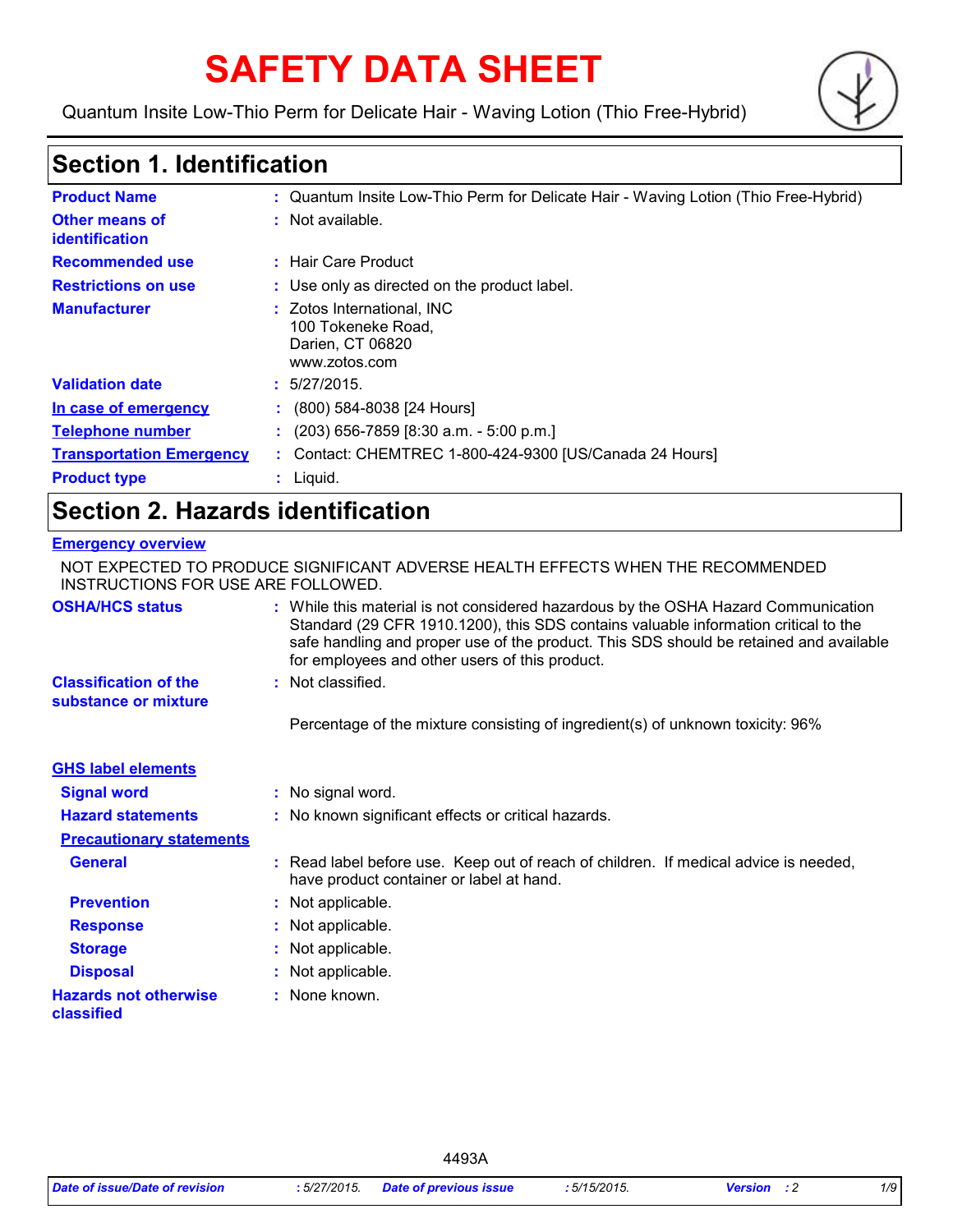### **Section 3. Composition/information on ingredients**

**Substance/mixture :**

```
: Mixture
```
**United States**

| <b>Name</b>    | <i>,</i> | SAO.<br>number            |
|----------------|----------|---------------------------|
| 2-aminoethanol | .65      | $\Lambda$<br>44<br>1-43-5 |

Any concentration shown as a range is to protect confidentiality or is due to batch variation.

**There are no additional ingredients present which, within the current knowledge of the supplier and in the concentrations applicable, are classified as hazardous to health or the environment and hence require reporting in this section.**

**Occupational exposure limits, if available, are listed in Section 8.**

### **Section 4. First aid measures**

| <b>Eye contact</b>                                                                   |  | : Immediately flush eyes with running water for at least 15 minutes, keeping eyelids open.<br>Get medical attention if you feel unwell.                                  |  |
|--------------------------------------------------------------------------------------|--|--------------------------------------------------------------------------------------------------------------------------------------------------------------------------|--|
| <b>Inhalation</b>                                                                    |  | : Remove victim to fresh air and keep at rest in a position comfortable for breathing. Get<br>medical attention if you feel unwell.                                      |  |
| <b>Skin contact</b>                                                                  |  | : Wash contaminated skin with soap and water.                                                                                                                            |  |
| <b>Ingestion</b>                                                                     |  | : Get medical attention immediately.                                                                                                                                     |  |
| Indication of immediate medical attention and special treatment needed, if necessary |  |                                                                                                                                                                          |  |
| <b>Notes to physician</b>                                                            |  | : In case of inhalation of decomposition products in a fire, symptoms may be delayed.<br>The exposed person may need to be kept under medical surveillance for 48 hours. |  |
| <b>Specific treatments</b>                                                           |  | : No specific treatment.                                                                                                                                                 |  |
| <b>Protection of first-aiders</b>                                                    |  | : Use suitable protective equipment (section 8). Avoid exposure.                                                                                                         |  |

#### **See toxicological information (Section 11)**

### **Section 5. Fire-fighting measures**

| <b>Extinguishing media</b>                               |                                                                                                                                                                                                   |  |
|----------------------------------------------------------|---------------------------------------------------------------------------------------------------------------------------------------------------------------------------------------------------|--|
| <b>Suitable extinguishing</b><br>media                   | : Use an extinguishing agent suitable for the surrounding fire.                                                                                                                                   |  |
| <b>Unsuitable extinguishing</b><br>media                 | : None known.                                                                                                                                                                                     |  |
| <b>Specific hazards arising</b><br>from the chemical     | : In a fire or if heated, a pressure increase will occur and the container may burst.                                                                                                             |  |
| <b>Hazardous thermal</b><br>decomposition products       | Decomposition products may include the following materials:<br>carbon dioxide<br>carbon monoxide<br>nitrogen oxides<br>sulfur oxides<br>halogenated compounds                                     |  |
| <b>Special protective actions</b><br>for fire-fighters   | Promptly isolate the scene by removing all persons from the vicinity of the incident if<br>there is a fire. No action shall be taken involving any personal risk or without suitable<br>training. |  |
| <b>Special protective</b><br>equipment for fire-fighters | Fire-fighters should wear appropriate protective equipment and self-contained breathing<br>apparatus (SCBA) with a full face-piece operated in positive pressure mode.                            |  |
|                                                          | 4493A                                                                                                                                                                                             |  |
| Date of issue/Date of revision                           | 2/9<br>:5/27/2015.<br><b>Date of previous issue</b><br>:5/15/2015.<br><b>Version</b> : 2                                                                                                          |  |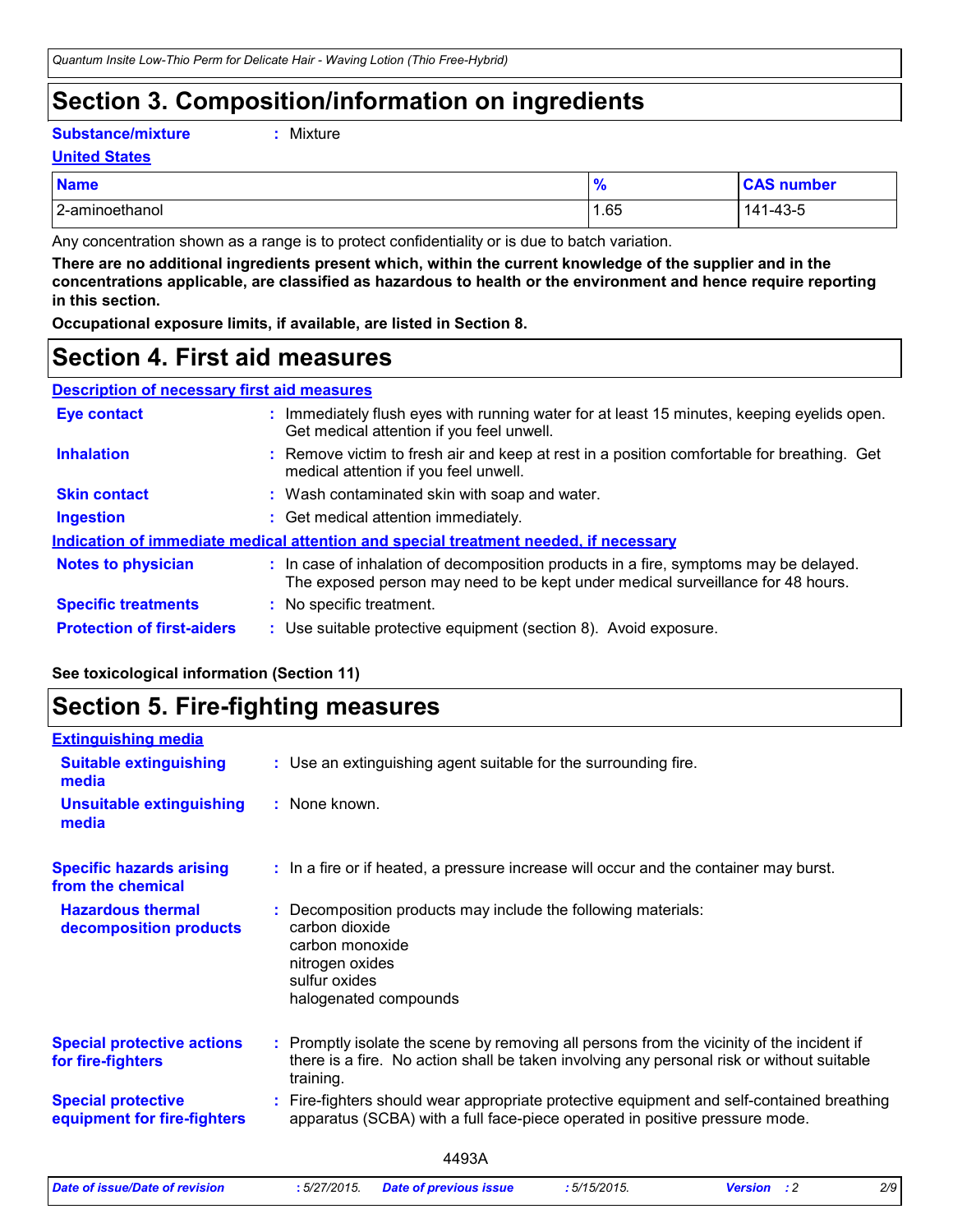### **Section 6. Accidental release measures**

|                                                              | <b>Personal precautions, protective equipment and emergency procedures</b>                                                                                                                                                                                                                                                                    |
|--------------------------------------------------------------|-----------------------------------------------------------------------------------------------------------------------------------------------------------------------------------------------------------------------------------------------------------------------------------------------------------------------------------------------|
| For non-emergency<br>personnel                               | : No action shall be taken involving any personal risk or without suitable training.<br>Evacuate surrounding areas. Keep unnecessary and unprotected personnel from<br>entering. Do not touch or walk through spilled material. Put on appropriate personal<br>protective equipment.                                                          |
|                                                              | For emergency responders : If specialised clothing is required to deal with the spillage, take note of any information<br>in Section 8 on suitable and unsuitable materials. See also the information in "For non-<br>emergency personnel".                                                                                                   |
| <b>Environmental precautions</b>                             | : Avoid dispersal of spilled material and runoff and contact with soil, waterways, drains<br>and sewers. Inform the relevant authorities if the product has caused environmental<br>pollution (sewers, waterways, soil or air).                                                                                                               |
| <b>Methods and materials for containment and cleaning up</b> |                                                                                                                                                                                                                                                                                                                                               |
| <b>Small spill</b>                                           | : Stop leak if without risk. Dilute with water and mop up if water-soluble.                                                                                                                                                                                                                                                                   |
| Large spill                                                  | : Stop leak if without risk. Contain and collect spillage with non-combustible, absorbent<br>material e.g. sand, earth, vermiculite or diatomaceous earth and place in container for<br>disposal according to local regulations (see Section 13). Note: see Section 1 for<br>emergency contact information and Section 13 for waste disposal. |

### **Section 7. Handling and storage**

#### **Precautions for safe handling**

| <b>Protective measures</b>                                                | : Put on appropriate personal protective equipment (see Section 8).                                                                                                                                                                                                                |
|---------------------------------------------------------------------------|------------------------------------------------------------------------------------------------------------------------------------------------------------------------------------------------------------------------------------------------------------------------------------|
| <b>Advice on general</b><br>occupational hygiene                          | : Eating, drinking and smoking should be prohibited in areas where this material is<br>handled, stored and processed. Remove contaminated clothing and protective<br>equipment before entering eating areas. See also Section 8 for additional information<br>on hygiene measures. |
| <b>Conditions for safe storage,</b><br>including any<br>incompatibilities | Store in accordance with local regulations. Store in original container protected from<br>direct sunlight in a dry, cool and well-ventilated area, away from incompatible materials<br>(see Section 10) and food and drink.                                                        |

## **Section 8. Exposure controls/personal protection**

#### **United States**

#### **Control parameters**

#### **Occupational exposure limits**

| <b>Ingredient name</b> | <b>Exposure limits</b>                                                                                                                                                                                                                                                                                                                                                                                                                                                                                                          |
|------------------------|---------------------------------------------------------------------------------------------------------------------------------------------------------------------------------------------------------------------------------------------------------------------------------------------------------------------------------------------------------------------------------------------------------------------------------------------------------------------------------------------------------------------------------|
| 2-aminoethanol         | <b>ACGIH TLV (United States, 4/2014).</b><br>TWA: 3 ppm 8 hours.<br>TWA: 7.5 mg/m <sup>3</sup> 8 hours.<br>STEL: 6 ppm 15 minutes.<br>STEL: 15 mg/m <sup>3</sup> 15 minutes.<br>OSHA PEL 1989 (United States, 3/1989).<br>TWA: 3 ppm 8 hours.<br>TWA: $8 \text{ mg/m}^3$ 8 hours.<br>STEL: 6 ppm 15 minutes.<br>STEL: 15 mg/m <sup>3</sup> 15 minutes.<br>NIOSH REL (United States, 10/2013).<br>TWA: 3 ppm 10 hours.<br>TWA: $8 \text{ mg/m}^3$ 10 hours.<br>STEL: 6 ppm 15 minutes.<br>STEL: 15 mg/m <sup>3</sup> 15 minutes. |
|                        | 4493A                                                                                                                                                                                                                                                                                                                                                                                                                                                                                                                           |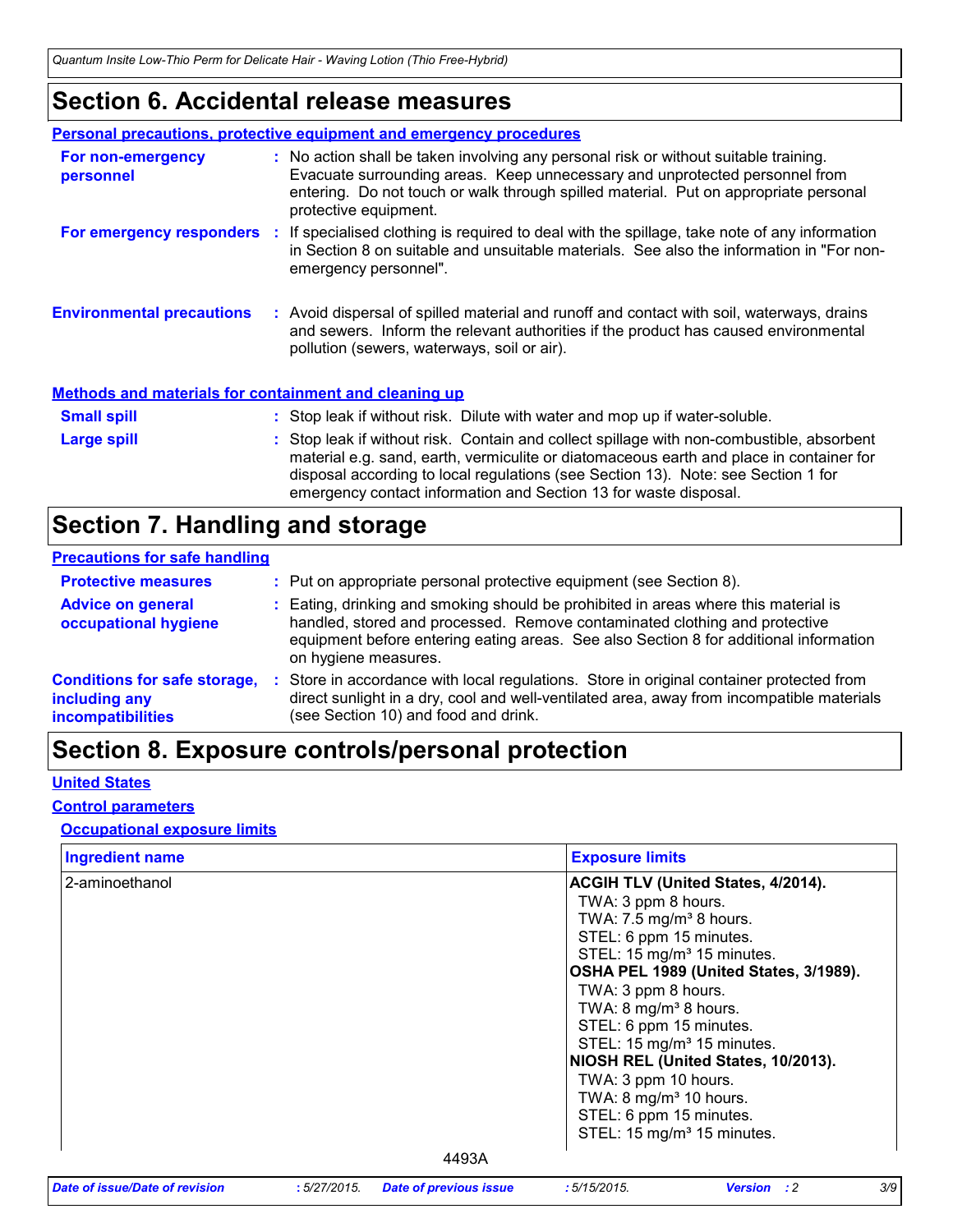### **Section 8. Exposure controls/personal protection**

**OSHA PEL (United States, 2/2013).** TWA: 3 ppm 8 hours. TWA: 6 mg/m $3$  8 hours.

| <b>Appropriate engineering</b><br><b>controls</b> | : Good general ventilation should be sufficient to control worker exposure to airborne<br>contaminants.                                                                                                                                                                                                                         |
|---------------------------------------------------|---------------------------------------------------------------------------------------------------------------------------------------------------------------------------------------------------------------------------------------------------------------------------------------------------------------------------------|
| <b>Environmental exposure</b><br><b>controls</b>  | : Emissions from ventilation or work process equipment should be checked to ensure<br>they comply with the requirements of environmental protection legislation. In some<br>cases, fume scrubbers, filters or engineering modifications to the process equipment<br>will be necessary to reduce emissions to acceptable levels. |

| <b>Individual protection measures</b> |                                                                                                                                                                                                                                                                                                                            |
|---------------------------------------|----------------------------------------------------------------------------------------------------------------------------------------------------------------------------------------------------------------------------------------------------------------------------------------------------------------------------|
| <b>Hygiene measures</b>               |                                                                                                                                                                                                                                                                                                                            |
| <b>Hygiene measures</b>               | : When using do not eat, drink or smoke.                                                                                                                                                                                                                                                                                   |
| <b>Eye/face protection</b>            | : Safety glasses.                                                                                                                                                                                                                                                                                                          |
| <b>Skin protection</b>                |                                                                                                                                                                                                                                                                                                                            |
| <b>Hand protection</b>                | : Wear suitable gloves.                                                                                                                                                                                                                                                                                                    |
| <b>Body protection</b>                | : Wear suitable protective clothing.                                                                                                                                                                                                                                                                                       |
| <b>Other skin protection</b>          | : Appropriate footwear and any additional skin protection measures should be selected<br>based on the task being performed and the risks involved and should be approved by a<br>specialist before handling this product.                                                                                                  |
| <b>Other skin protection</b>          | : Appropriate footwear and any additional skin protection measures should be selected<br>based on the task being performed and the risks involved and should be approved by a<br>specialist before handling this product.                                                                                                  |
| <b>Respiratory protection</b>         | : Use a properly fitted, air-purifying or air-fed respirator complying with an approved<br>standard if a risk assessment indicates this is necessary. Respirator selection must be<br>based on known or anticipated exposure levels, the hazards of the product and the safe<br>working limits of the selected respirator. |

**Consult local authorities for acceptable exposure limits.**

### **Section 9. Physical and chemical properties**

| <b>Appearance</b>       |                                        |
|-------------------------|----------------------------------------|
| <b>Physical state</b>   | : Liquid. [Viscous liquid.]            |
| <b>Color</b>            | $:$ Off-white.                         |
| Odor                    | : Characteristic. Fragrant.            |
| рH                      | $\div$ 9.6 to 10.2                     |
| <b>Boiling point</b>    | : $>100^{\circ}$ C ( $>212^{\circ}$ F) |
| <b>Flash point</b>      | : Closed cup: Not applicable.          |
| <b>Relative density</b> | $: 1.01$ to 1.1                        |

### **Section 10. Stability and reactivity**

| <b>Reactivity</b>                                   | : No specific test data related to reactivity available for this product or its ingredients. |
|-----------------------------------------------------|----------------------------------------------------------------------------------------------|
| <b>Chemical stability</b>                           | : The product is stable.                                                                     |
| <b>Possibility of hazardous</b><br><b>reactions</b> | : Under normal conditions of storage and use, hazardous reactions will not occur.            |
|                                                     | 4493A                                                                                        |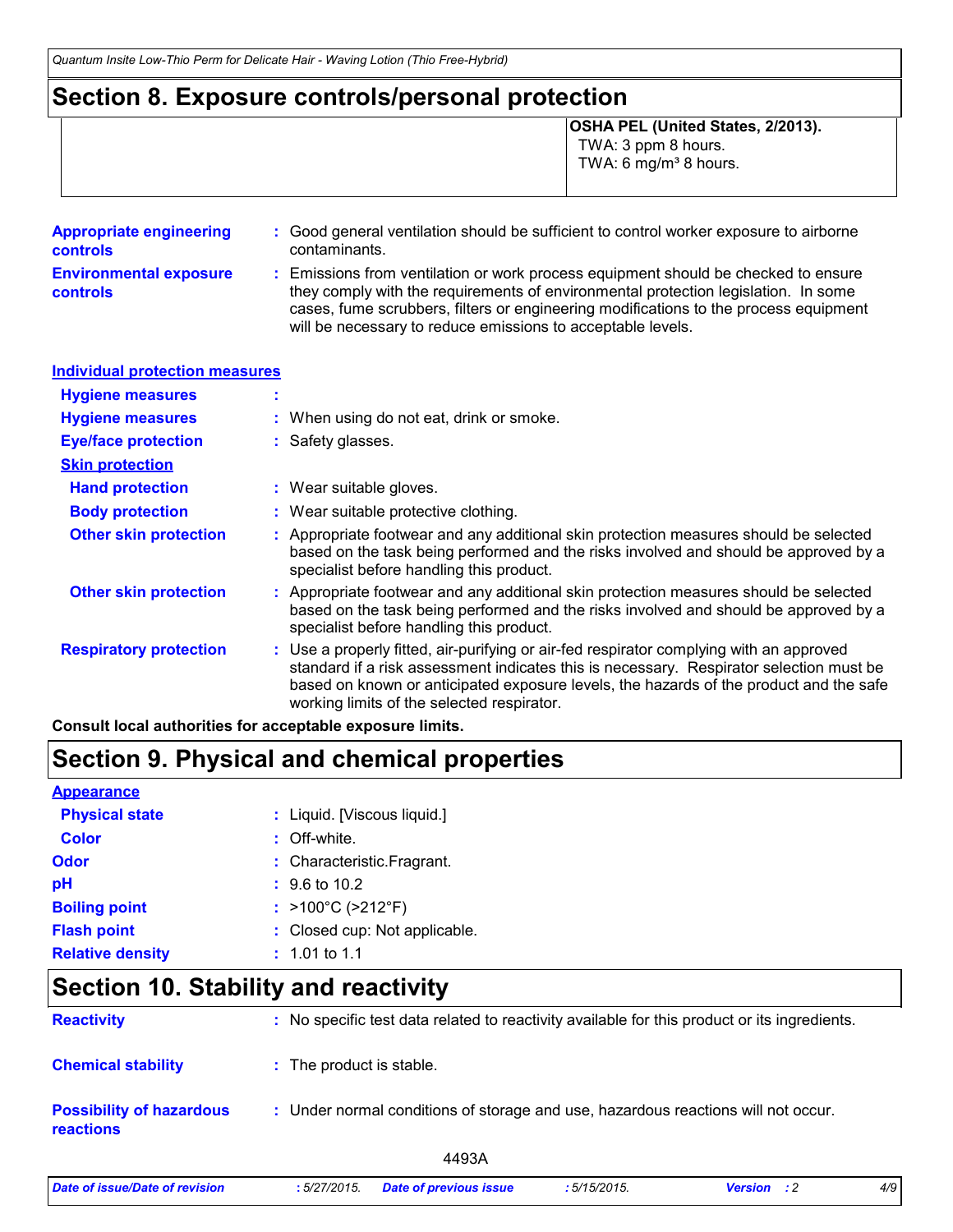### **Section 10. Stability and reactivity**

| <b>Conditions to avoid</b>                 | : No specific data.                          |
|--------------------------------------------|----------------------------------------------|
| <b>Incompatible materials</b>              | : No specific data.                          |
| <b>Hazardous decomposition</b><br>products | : Under normal condition<br>not be produced. |

ons of storage and use, hazardous decomposition products should

### **Section 11. Toxicological information**

#### **United States**

#### **Information on toxicological effects**

#### **Acute toxicity**

| <b>Product/ingredient name</b> | Result    | <b>Species</b> | <b>Dose</b> | <b>Exposure</b> |
|--------------------------------|-----------|----------------|-------------|-----------------|
| 2-aminoethanol                 | LD50 Oral | Rat            | 1720 mg/kg  |                 |

#### **Irritation/Corrosion**

| <b>Product/ingredient name</b> | <b>Result</b>                                       | <b>Species</b>   | <b>Score</b> | <b>Exposure</b>                        | <b>Observation</b> |
|--------------------------------|-----------------------------------------------------|------------------|--------------|----------------------------------------|--------------------|
| l 2-aminoethanol               | IEyes - Severe irritant<br>Skin - Moderate irritant | Rabbit<br>Rabbit |              | 250<br>Micrograms<br>505<br>milligrams |                    |

#### **Sensitization**

Not available.

#### **Mutagenicity**

Not available.

#### **Carcinogenicity**

Not available.

#### **Reproductive toxicity**

Not available.

#### **Teratogenicity**

Not available.

### **Specific target organ toxicity (single exposure)**

Not available.

#### **Specific target organ toxicity (repeated exposure)**

Not available.

### **Information on the likely Aspiration hazard** Not available.

**:** Not available.

#### **routes of exposure**

| <b>Potential acute health effects</b> |                                                                                                                       |
|---------------------------------------|-----------------------------------------------------------------------------------------------------------------------|
| <b>Eve contact</b>                    | : No known significant effects or critical hazards.                                                                   |
| <b>Inhalation</b>                     | : Exposure to decomposition products may cause a health hazard. Serious effects may<br>be delayed following exposure. |

|  | Date of issue/Date of revision | : 5/27/2015. | <b>Date of previous issue</b> | : 5/15/2015. | <b>Version</b> : 2 | 5/9 |
|--|--------------------------------|--------------|-------------------------------|--------------|--------------------|-----|
|--|--------------------------------|--------------|-------------------------------|--------------|--------------------|-----|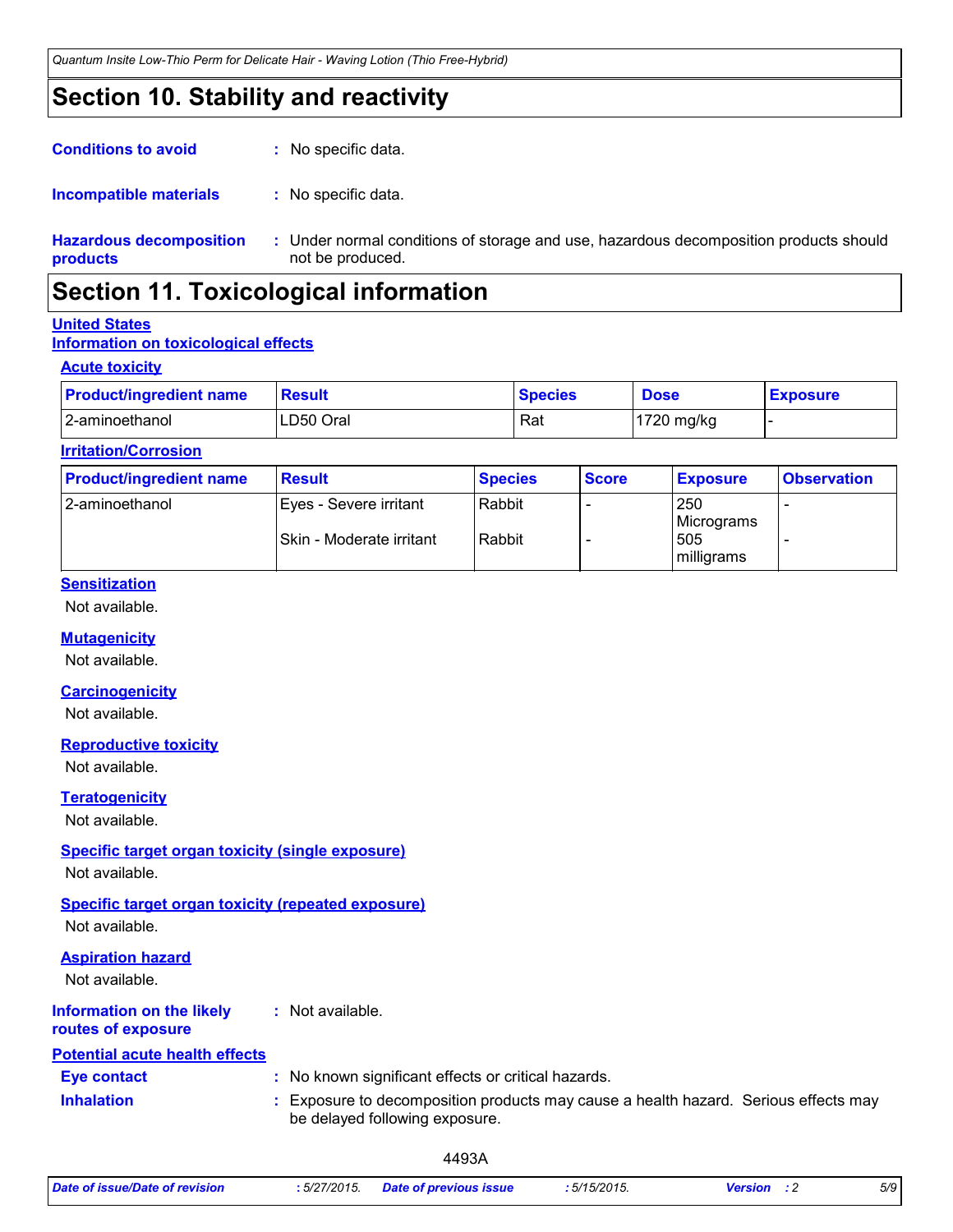| <b>Section 11. Toxicological information</b> |  |
|----------------------------------------------|--|
|----------------------------------------------|--|

| <b>Skin contact</b>                     | : No known significant effects or critical hazards.                                      |
|-----------------------------------------|------------------------------------------------------------------------------------------|
| <b>Ingestion</b>                        | : No known significant effects or critical hazards.                                      |
|                                         | Symptoms related to the physical, chemical and toxicological characteristics             |
| <b>Eye contact</b>                      | : No specific data.                                                                      |
| <b>Inhalation</b>                       | : No specific data.                                                                      |
| <b>Skin contact</b>                     | : No specific data.                                                                      |
| <b>Ingestion</b>                        | : No specific data.                                                                      |
|                                         | Delayed and immediate effects and also chronic effects from short and long term exposure |
| <b>Short term exposure</b>              |                                                                                          |
| <b>Potential immediate</b><br>effects   | : Not available.                                                                         |
| <b>Potential delayed effects</b>        | : Not available.                                                                         |
| <b>Long term exposure</b>               |                                                                                          |
| <b>Potential immediate</b><br>effects   | : Not available.                                                                         |
| <b>Potential delayed effects</b>        | : Not available.                                                                         |
| <b>Potential chronic health effects</b> |                                                                                          |
| Not available.                          |                                                                                          |
| <b>General</b>                          | : No known significant effects or critical hazards.                                      |
| <b>Carcinogenicity</b>                  | : No known significant effects or critical hazards.                                      |
| <b>Mutagenicity</b>                     | : No known significant effects or critical hazards.                                      |
| <b>Teratogenicity</b>                   | No known significant effects or critical hazards.                                        |
| <b>Developmental effects</b>            | : No known significant effects or critical hazards.                                      |
| <b>Fertility effects</b>                | : No known significant effects or critical hazards.                                      |
| <b>Numerical measures of toxicity</b>   |                                                                                          |
| <b>Acute toxicity estimates</b>         |                                                                                          |

| Route       | <b>ATE value</b> |
|-------------|------------------|
| <b>Oral</b> | 4211.4 mg/kg     |

## **Section 12. Ecological information**

### **United States**

#### **Toxicity**

| <b>Product/ingredient name</b> | <b>Result</b>                        | <b>Species</b>                           | <b>Exposure</b> |
|--------------------------------|--------------------------------------|------------------------------------------|-----------------|
| 2-aminoethanol                 | Acute EC50 8.42 mg/l Fresh water     | Algae - Desmodesmus<br>subspicatus       | 72 hours        |
|                                | Acute LC50 >100000 µg/l Marine water | Crustaceans - Crangon crangon -<br>Adult | 148 hours       |
|                                | Acute LC50 170000 µg/l Fresh water   | Fish - Carassius auratus                 | l 96 hours l    |

### **Persistence and degradability**

Not available.

#### **Bioaccumulative potential**

| <b>Product/ingredient name</b> | $\mathsf{LogP}_\mathsf{ow}$ | $\mathbf{C} \cap \mathbf{C}$<br>יטס | <b>Potential</b> |
|--------------------------------|-----------------------------|-------------------------------------|------------------|
| 2-aminoethanol                 | 121<br>، ت. ا               |                                     | low              |

**Mobility in soil**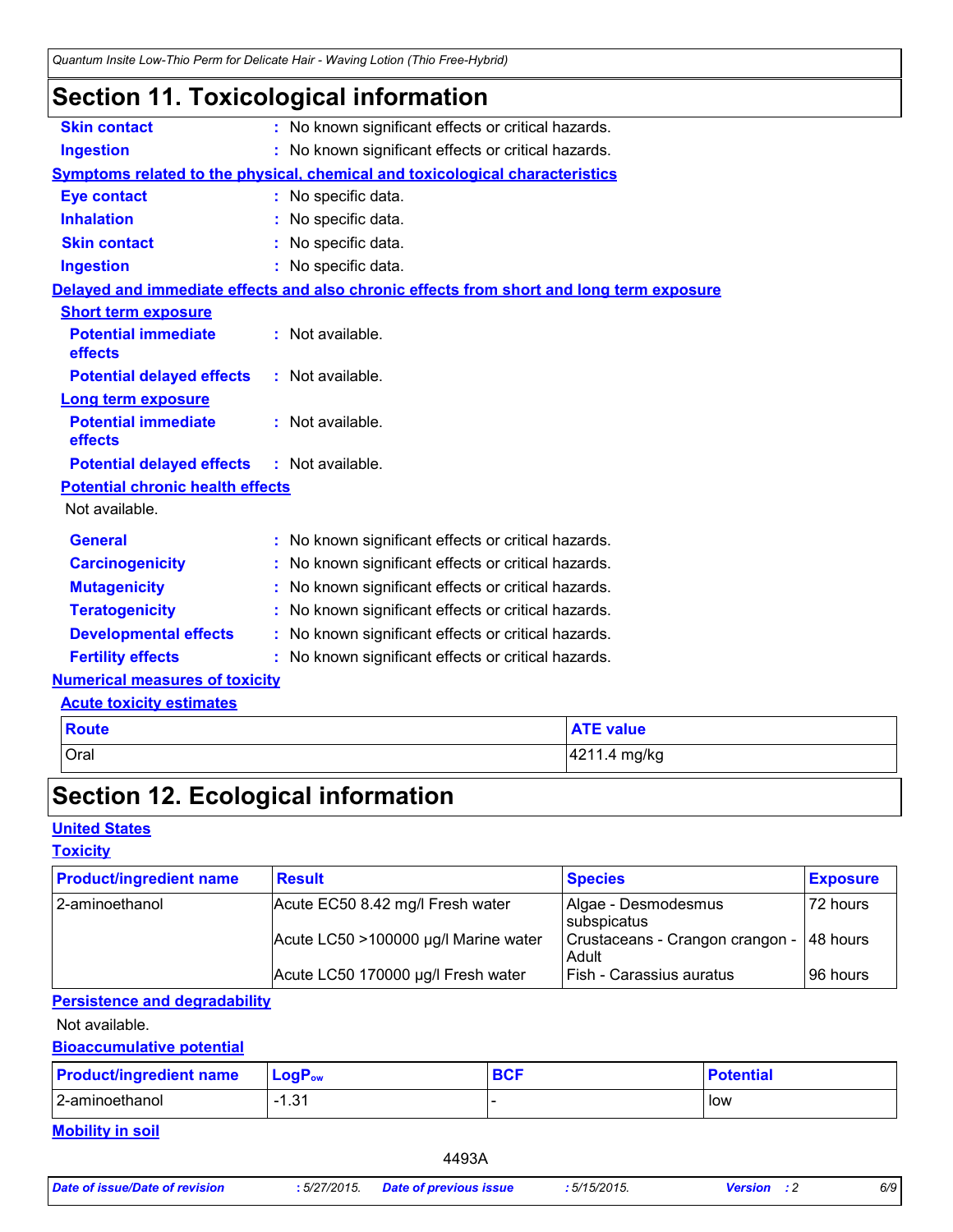### **Section 12. Ecological information**

**Soil/water partition coefficient (Koc)** 

**:** Not available.

**Other adverse effects** : No known significant effects or critical hazards.

### **Section 13. Disposal considerations**

**Disposal methods :**

Disposal of this product, solutions and any by-products should at all times comply with the requirements of environmental protection and waste disposal legislation and any regional local authority requirements.

### **Section 14. Transport information**

| <b>Regulatory</b><br><b>information</b> | <b>UN number</b>         | <b>Proper shipping name</b> | <b>Classes</b> |   | PG* Label | <b>Additional</b><br>information |
|-----------------------------------------|--------------------------|-----------------------------|----------------|---|-----------|----------------------------------|
| <b>DOT Classification</b>               | <b>Not</b><br>regulated. |                             |                | ۰ |           |                                  |
| <b>TDG Classification</b>               | <b>Not</b><br>regulated. |                             |                |   |           |                                  |
| <b>Mexico</b><br><b>Classification</b>  | Not<br>regulated.        |                             |                |   |           |                                  |
| <b>ADR/RID Class</b>                    | <b>Not</b><br>regulated. |                             |                | ۰ |           |                                  |
| <b>IMDG Class</b>                       | <b>Not</b><br>regulated. |                             |                |   |           |                                  |
| <b>IATA-DGR Class</b>                   | <b>Not</b><br>regulated. |                             |                | ۰ |           |                                  |

PG\* : Packing group

### **Section 15. Regulatory information**

| <b>U.S. Federal regulations</b>                                                   | : TSCA 8(a) PAIR: $2-(4$ -tert-butylbenzyl)propionaldehyde; $\alpha$ -hexylcinnamaldehyde; 2-<br>benzylideneheptanal |
|-----------------------------------------------------------------------------------|----------------------------------------------------------------------------------------------------------------------|
|                                                                                   | TSCA 8(a) CDR Exempt/Partial exemption: Not determined                                                               |
|                                                                                   | United States inventory (TSCA 8b): Not determined.                                                                   |
| <b>Clean Air Act Section 112</b><br>(b) Hazardous Air<br><b>Pollutants (HAPS)</b> | : Not listed                                                                                                         |
| <b>Clean Air Act Section 602</b><br><b>Class I Substances</b>                     | : Not listed                                                                                                         |
| <b>Clean Air Act Section 602</b><br><b>Class II Substances</b>                    | : Not listed                                                                                                         |
| <b>DEA List I Chemicals</b><br>(Precursor Chemicals)                              | : Not listed                                                                                                         |
| <b>DEA List II Chemicals</b><br><b>(Essential Chemicals)</b>                      | : Not listed                                                                                                         |
| <b>SARA 302/304</b>                                                               |                                                                                                                      |
| <b>Composition/information on ingredients</b>                                     |                                                                                                                      |
| No products were found.                                                           |                                                                                                                      |
|                                                                                   | 4493A                                                                                                                |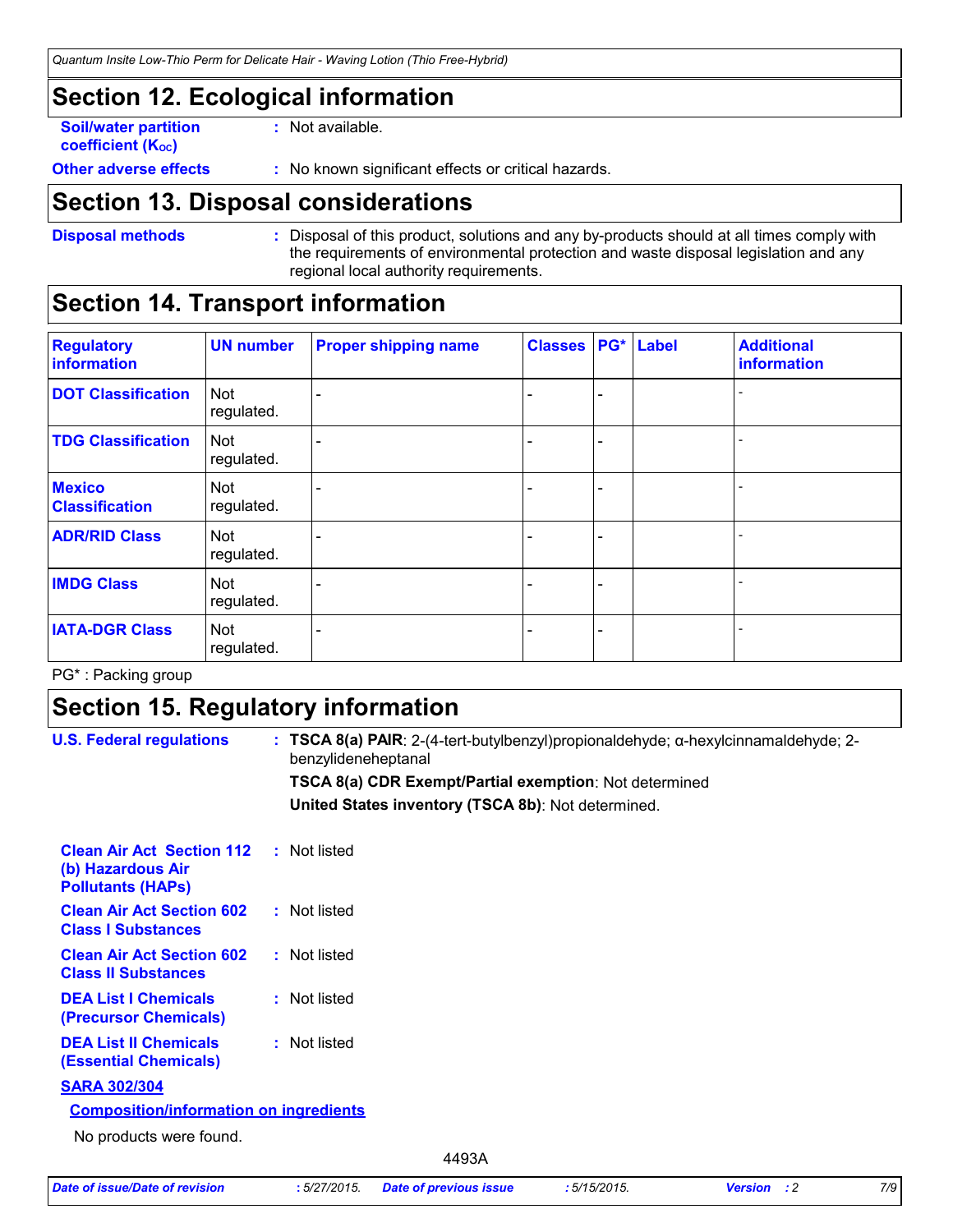### **Section 15. Regulatory information**

**SARA 304 RQ :** Not applicable.

#### **SARA 311/312**

**Classification :** Not applicable.

#### **Composition/information on ingredients**

| <b>Name</b>    | $\frac{9}{6}$ | <b>Fire</b> | <b>Sudden</b><br>hazard release of<br><b>pressure</b> | <b>Reactive</b> | <b>Immediate</b><br>(acute)<br>health<br>hazard | <b>Delaved</b><br>(chronic)<br>health<br><b>hazard</b> |
|----------------|---------------|-------------|-------------------------------------------------------|-----------------|-------------------------------------------------|--------------------------------------------------------|
| 2-aminoethanol | . 65          | Yes.        | No.                                                   | No.             | Yes.                                            | No.                                                    |

#### **State regulations**

**Massachusetts :**

- : The following components are listed: ETHANOLAMINE
- 
- **New York :** None of the components are listed.
- **New Jersey :** The following components are listed: ETHANOLAMINE; ETHANOL, 2-AMINO-
- **Pennsylvania :** The following components are listed: ETHANOL, 2-AMINO-

#### **California Prop. 65**

Not available. CALIFORNIA PROPOSITION 65: The following statement is made in order to comply with the California Safe Drinking Water and Toxic Enforcement Act of 1986. This product is not known to the State of California to cause cancer.

#### **International regulations**

**Chemical Weapon Convention List Schedules I, II & III Chemicals**

Not listed.

#### **Montreal Protocol (Annexes A, B, C, E)**

Not listed.

#### **Stockholm Convention on Persistent Organic Pollutants**

Not listed.

#### **Rotterdam Convention on Prior Inform Consent (PIC)**

Not listed.

#### **UNECE Aarhus Protocol on POPs and Heavy Metals**

Not listed.

| <b>Canada</b>                |                                        |
|------------------------------|----------------------------------------|
| <b>WHMIS (Canada)</b>        | : Not controlled under WHMIS (Canada). |
| <b>Canadian lists</b>        |                                        |
| <b>Canadian NPRI</b>         | : None of the components are listed.   |
| <b>CEPA Toxic substances</b> | : None of the components are listed.   |
| <b>Canada inventory</b>      | : Not determined.                      |

**This product has been classified in accordance with the hazard criteria of the Controlled Products Regulations and the MSDS contains all the information required by the Controlled Products Regulations.**

#### **Mexico**

**Classification :**